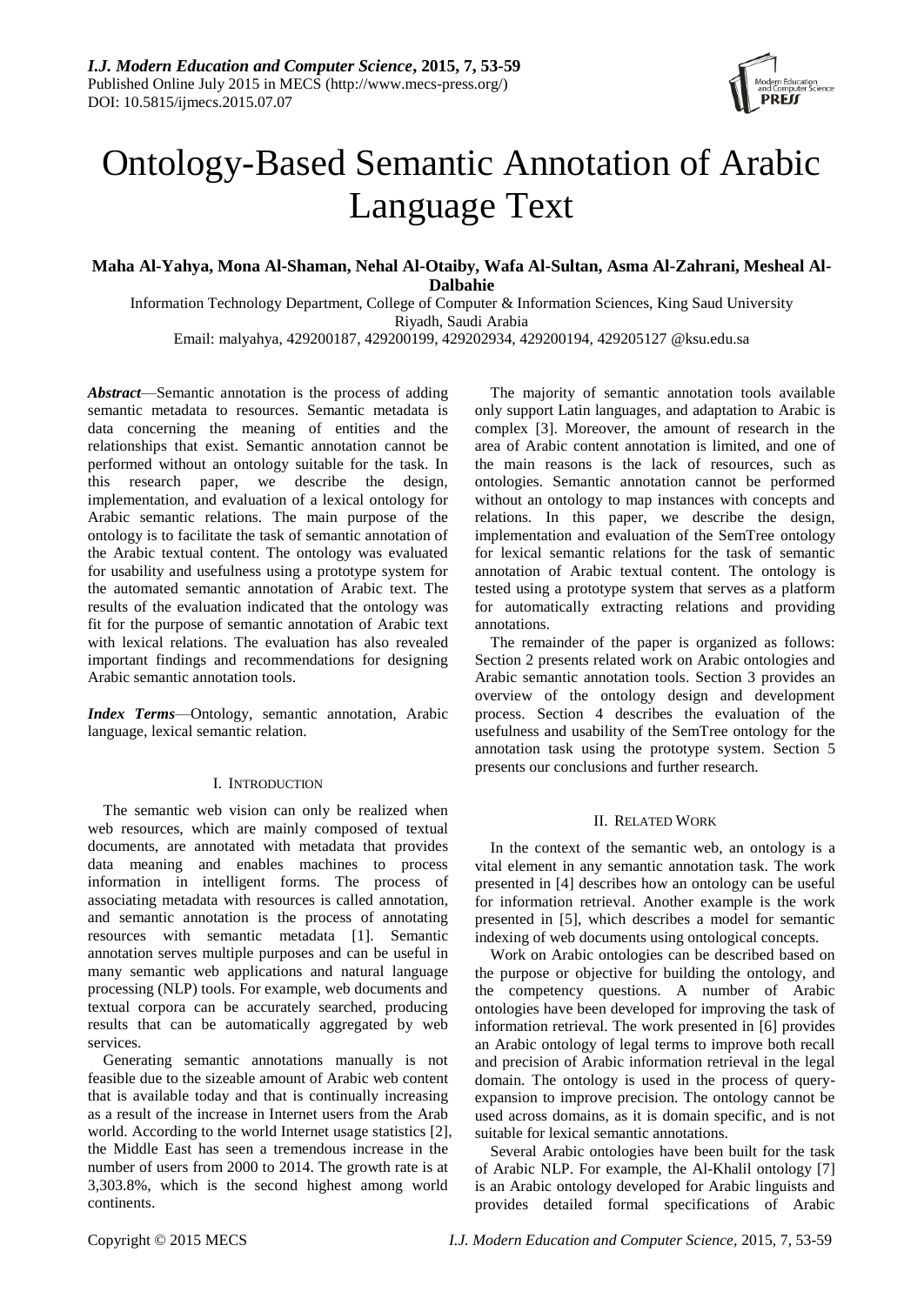language grammar to aid in Arabic NLP tasks. The approach they adopted for building the ontology is based on re-using existing linguistic ontologies, such as GOLD [8]. Similarly, in [9] and [10], the authors presented a lexicon, which formalizes the morphological knowledge of Arabic language verbs and their derivatives using an ontology. The main purpose of such formalism is to support Arabic NLP applications. They presented a model for the Arabic language by identifying the mathematical model and the derivation rules used for the ontology construction. The ontology is designed to model derivational rules for verbs in the Arabic language and does not include formalisms for modeling the relationships between words. In [11], Jarrar presented a proposal and methodology for building a formal Arabic ontology. The proposal was concerned with semantic relations between concepts instead of words. Relations include subtype, inheritance, hyponymy, and generalspecific relations. The top level of the ontology is based on DOLCE [12] and SUMO [13] upper level ontologies. This ontology is still a work-in-progress, and our work could be an excellent resource for the Arabic Ontology project by utilizing the set of individuals in the SemTree to aid in the development of the ontology concepts and word glosses.

The Arabic Wikipedia has also been used to build ontologies and extract relations. For example, Al-Rajebah et al. [14] proposed a methodology for identifying ontology instances in which the Arabic version of Wikipedia is used as a knowledge source from which concepts and semantic relations are extracted. Their algorithm extracts the semantic relations between the article and the features it contains using Wikipedia "Infoboxes."

The Quranic Arabic Corpus ontology [15] provides an ontological classification of the concepts found in the Holy Quran. Searching for the word "dawn" in the ontology returns the subtree (concept/event/physical event/dawn), the verse in which it is cited, along with its translation, and a visual concept map. Although it provides higher-level conceptualizations, it does not address the meaning of specific words in the Holy Quran.

The Azhary [16] ontology is a lexical ontology for the Arabic language. Its primary use is in automatic text analysis and artificial intelligence applications. The Azhary system architecture contains the following three main elements: word extraction, relation building, and ontology building. They define seven types of lexical relations, and words are extracted from several lexicons.

The work presented in [17] describes an approach of automatic construction on an Arabic linguistic ontology using statistical techniques to extract elements of ontology from Arabic texts. They use the "repeated segment" technique to identify the relevant terms that represent main concepts in the domain. They also use ―co-occurrence‖ of these concepts to define relations in the ontology.

With regard to the task of Arabic semantic annotation, one of the earliest tools is the AraTation tool. It was designed to annotate Arabic news documents on the Web. The tool is capable of extracting named entities using an Arabic location ontology designed specifically for this purpose. Although AraTation uses an ontology for the annotation process, the ontology only covers location names and is not useful for lexical semantic relations. Similarly, the work presented in [18] describes a semantic annotation tool for the Arabic language, which is tested on a news article corpus. The system uses hard-coded rules to identify "Reported Information (RI)" and annotate them accordingly. The task includes a semantic annotation by specifying the author of the information, his/her position in relation to his/her remarks, and where or when he/she said them. It is focused on the task of automated RI location in text and annotation, and is not suited for lexical semantic relation annotation. Another tool that supports the semantic annotation of Arabic web documents is presented in [3]. The tool reads a URL and an ontology, and then it automatically generates annotations based on the words in the web page. It allocates instances in the text and annotates them with ontology vocabulary. The main objective is to enable semantic search engines to achieve higher recall and precision. The annotation tool was evaluated on the following three domain ontologies: food, nutrition, and health. The annotation tool is composed of two major components: the analyzer, which parses the web documents and extracts entities, and the matcher, which is responsible for locating matches between document entities and ontology terms. Once a match is found, the document is annotated using the annotator component. An important aspect of the tool is that it enables the provision of an arbitrary ontology; however, one of the limitations is that it is domain specific. Although the method is promising, it suffers from the limitation that only instance data, which are available in the ontology, are annotated in the document.

The survey on Arabic language support for semantic web tools and applications presented in [19] highlighted key areas for Arabic language support in semantic web tools and proposed a working framework. The framework is composed of two major components: ontology learning and a semantic query engine. Ontology learning involves extraction of Arabic terms, understanding meaning and linguistic relations between words, taxonomy classification, discovering other relations, and ontology alignment. Our work fits within the first two phases of the framework. In addition, a recent survey [20] by Al-Zoghbya, et al. provides an in-depth review on current trends in Arabic language support for semantic web applications. The survey categorizes work into the following four main categories: (1) Arabic ontologies, (2) Arabic named entity extraction, (3) semantic representation of religious texts, and (4) Arabic semantic search engines. With regard to Arabic ontologies, the study highlights that there is an immanent need to develop Arabic ontologies to serve semantic web applications. Moreover, the study concludes that Arabic ontologies are rare, and those that exist are limited to a specific closed domain and thus cannot be used on a larger scale. These surveys justify the requirement to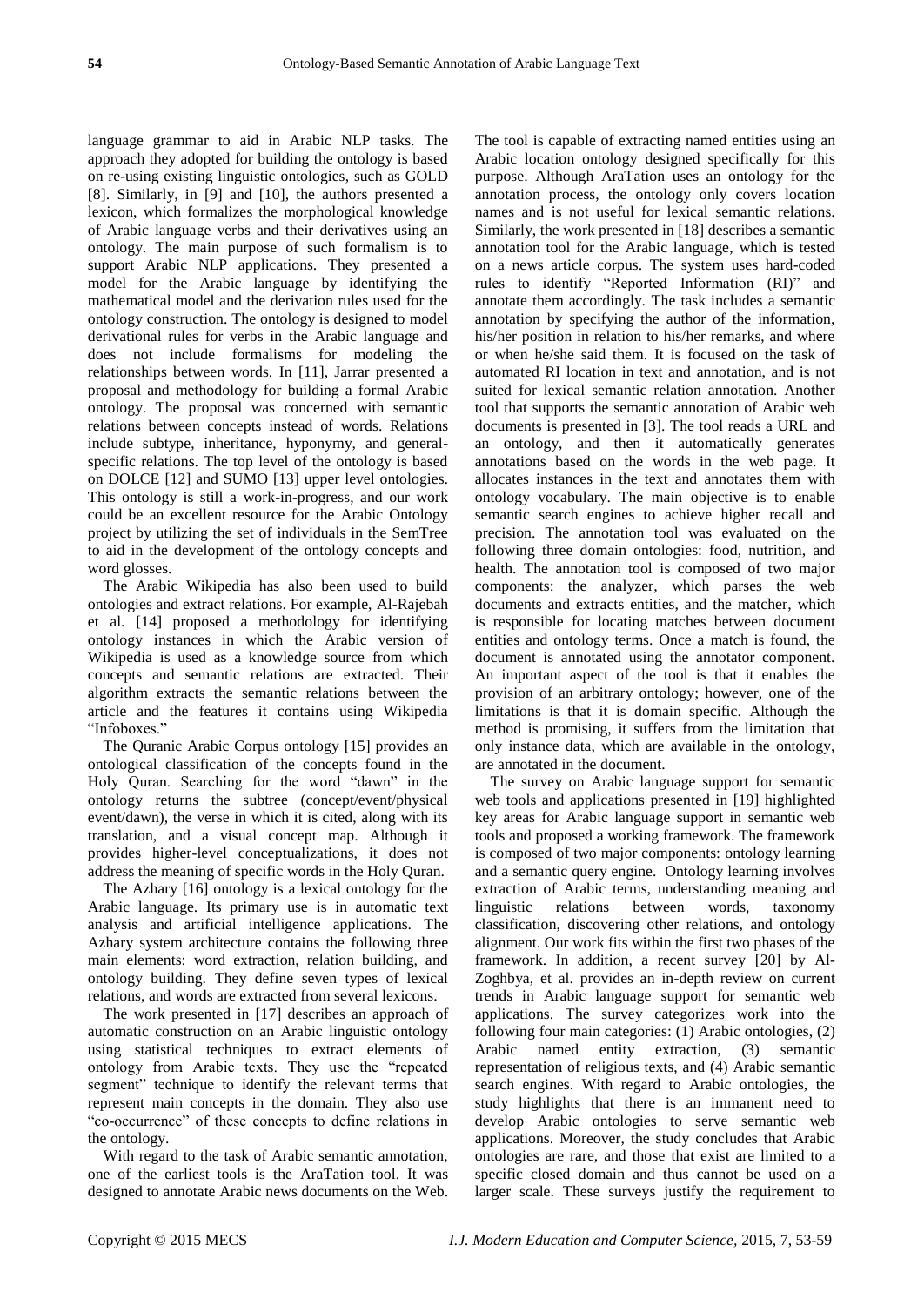develop Arabic ontologies and contribute to the development of semantic web tools and applications.

Our work fills a gap in literature and focuses on the task of facilitating annotation of Arabic text with lexical semantic relations. Using ontologies for semantic annotation of Arabic web resources can result in vastly improved and automated search capabilities, resource discoveries, and information analytics.

## III. ONTOLOGY DESIGN & DEVELOPMENT

The design and development of the ontology was accomplished using the ontology development methodology proposed by Uschold and King [21], shown in Fig. 1. To build an ontology, the following processes must be performed:

- Identify the purpose and scope of the ontology: during this phase of ontology development, justification for building the ontology is presented and the intended uses are identified.
- Build the ontology: two activities are performed during this phase. First, ontology capture includes identifying key concepts and relationships in the domain of interest. Second, ontology coding involves two main tasks, identifying the actual terms used in the ontology and writing the code (using ontology editors).
- Evaluate the ontology: evaluation involves a technical judgment of the ontology according to the requirements and specifications.
- Document the ontology: setting naming conventions and guidelines for sharing, maintaining, and developing the ontology.



Fig.1. Ontology Design Methodology by Ushold & King [21].

#### *A. Identify Purpose and Scope*

An ontology can be built for various purposes (to be reused, shared, used as part of a knowledge base, as a vocabulary, etc.). For this research, the main purpose of the SemTree ontology is to provide a vocabulary for annotating Arabic language text with lexical semantic relations. Such an ontology could be used for various purposes, including Arabic NLP tasks, information retrieval, or as a formal language lexicon. Concerning the scope, the ontology is to provide vocabulary and structure for the basic linguistic components for the Arabic language and lexical semantic relations. The major entities within the ontology are the following:

- Linguistic units
- Semantic fields
- Semantic relations.

#### *B. Ontology Capture*

Ontology capture refers to the process of identifying key concepts and relationships in the domain and to produce precise and unambiguous textual definitions for these concepts and relationships [22]. In this section, we provide definitions for classes and individuals in the ontology.

### *Classes*

The ontology consists of six classes of which there are three upper classes that are extracted from the SemQ ontology [23], [24]. Fig. 2 depicts the major classes in SemTree.

- Linguistic-concept: a class that represents all the terminology used in the SemTree ontology.
- Semantic-field: a class representing all existing semantic fields within a language (temporal, spatial, human, etc.).
- Semantic-unit: a class representing a single word.
- Word: a single distinct element of speech.
- Letter (particle): a function word or a "letter", it does not provide meaning by itself; however, when it is combined with other words, it provides meaning.
- Verb: a word that can take the form of a "verb", which describes an action or state of being.
- Noun: a word that can take the form of a "noun", which is a word used to represent the names of people, places, or things.



Fig.2. Major Classes in SemTree.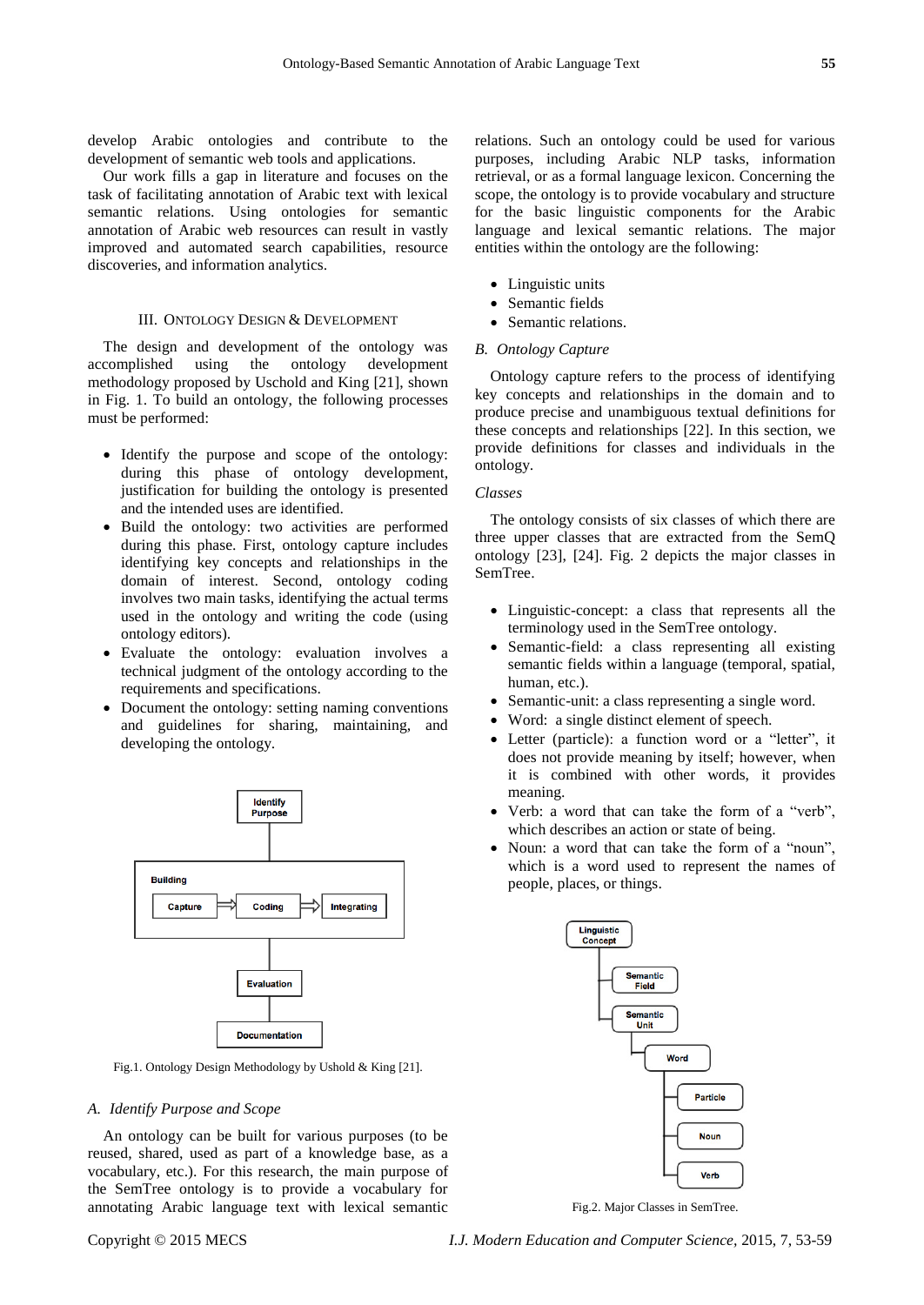#### *Individuals and Properties*

Individuals in the ontology are of two types: words and semantic-fields. Properties are relations that exist between individuals in the ontology. Details of the properties are shown in Table I.

Table 1. SemTree Properties.

| <b>Property</b>  | Domain | Range | Type                    |
|------------------|--------|-------|-------------------------|
| isAntonymof      | Words  | Words | Symmetric               |
| isSynonymof      | Words  | Words | Symmetric<br>Transitive |
| hasSemanticField | Words  | Words | Functional              |

Figs. 3 and 4 show a sample set of individuals from three semantic fields defined in the ontology. The diagram is read in the direction of the arrows. To simplify the diagram, not all properties are shown.



Fig.3. Sample Individuals from the Temporal Semantic Field.

#### *C. Ontology Coding and Integration*

Once the design was completed and all classes and properties were defined, we started coding the ontology using the Protégé ontology editor. The ontology was developed using the OWL/RDF language. Classes were defined and class hierarchies were created. Next, we created all properties in the ontologies with axioms.



Fig.4. Sample Individuals from the Spatial Semantic Field.

All classes are considered subclasses of the class Thing, which is the default within the Protégé tool. Fig. 5 shows the class hierarchy in SemTree.

| Ontology-SemTree.owl (htt                 |  |  |
|-------------------------------------------|--|--|
| © Ontology-SemTree.c<br>⇦                 |  |  |
| <b>Active Ontology</b>                    |  |  |
| Asserted class hierarchy:                 |  |  |
|                                           |  |  |
| Thing                                     |  |  |
| <b>LinguisticConcept</b><br>SemanticField |  |  |
| Word<br>Letter                            |  |  |
|                                           |  |  |
| Verb                                      |  |  |

Fig.5. SemTree Class Hierarchy.

Next, we created the object properties, the relationships that exist between two individuals, as shown in Fig. 6. For each object property, we defined the range and domain of the property and all relevant property axioms.

| Classes<br><b>Object Properties</b><br>Characteristics: 0808<br>Object properties: DHOE<br>∶ਾ∟ਾ∞<br>Functional<br>hasSemanticfield<br>Inverse functional<br><b>lisAntonymof</b><br><b>lisSynonymof</b><br>Transitive<br>Symmetric<br>Asymmetric | O O Ontology-SemTree.owl (http://www.semanticy<br>♦ Ontology-SemTree.owl<br>$\Leftrightarrow$ |                                     |  |  |
|-------------------------------------------------------------------------------------------------------------------------------------------------------------------------------------------------------------------------------------------------|-----------------------------------------------------------------------------------------------|-------------------------------------|--|--|
| Irreflexive                                                                                                                                                                                                                                     |                                                                                               | <b>Data Properties</b><br>Reflexive |  |  |

Fig.6. SemTree Properties.

Finally, the ontology was populated with sample individuals to test the classes and the properties. A sample of the individuals is shown in Fig. 7.

| $\Theta$ $\Theta$ Ontology-SemTree.owl (http://www.semanticweb.org/toshiba/ontologies/2012/9/Ontology-SemTr                                |                                                         |                                                                                                                     |                |                                         |                |
|--------------------------------------------------------------------------------------------------------------------------------------------|---------------------------------------------------------|---------------------------------------------------------------------------------------------------------------------|----------------|-----------------------------------------|----------------|
| ♦ Ontology-SemTree.owl<br>$\Leftrightarrow$<br>$\Rightarrow$                                                                               |                                                         | ÷                                                                                                                   | $\alpha$<br>88 |                                         |                |
| <b>Object Properties</b><br>Classes<br>٠                                                                                                   | <b>Data Properties</b>                                  | <b>Individuals</b>                                                                                                  | OWLViz         | DL Query                                | <b>MyViews</b> |
| <b>Individuals</b><br><b>Individuals By Class</b>                                                                                          |                                                         | <b>Individual Usage</b>                                                                                             |                | PG ETI SOVA - Hierarchy Tree Vis        |                |
| Individuals: أنطن<br><b>DB08</b><br>$\mathbb{R}$<br>أنطن<br>أيبهج<br>أحب<br>أحزاب<br>أخبر<br>أخطأ<br>أخفق<br>أخفى<br>أخلاق<br>أخمار<br>أدب | lusage: أبطن<br>Show: $\forall$ this<br>أبطن ♦<br>کتہ ♦ | <b>Found 4 uses of</b> أبطن<br>types Verb أيطن ♦<br>ست isSvnonvmof أىطن<br>Individual(أبطن)<br>أبطن isSynonymof كتم |                |                                         | <b>DBD8</b>    |
| أذاع                                                                                                                                       | Description: أبطن                                       | 0808                                                                                                                |                | <b>IDEEEE</b> أبطن: Property assertions |                |
| ار ض<br>أسعر                                                                                                                               | Types <sup>1</sup>                                      |                                                                                                                     |                | Object property assertions              |                |
| أسبرف                                                                                                                                      | $\bullet$ Verb                                          | @30                                                                                                                 | ست             | <b>EisSynonymof</b>                     | @80            |
| أشباع<br>اشعر ار<br>أصباب                                                                                                                  | Same individuals                                        |                                                                                                                     |                | Data property assertions                |                |
| أطلق<br>أظهر                                                                                                                               | Different individuals                                   |                                                                                                                     |                | Negative object property assertions     |                |
| أعتق<br>ا عہ<br>أعلن                                                                                                                       |                                                         |                                                                                                                     |                | Negative data property assertions       |                |

Fig.7. Sample SemTree Individuals.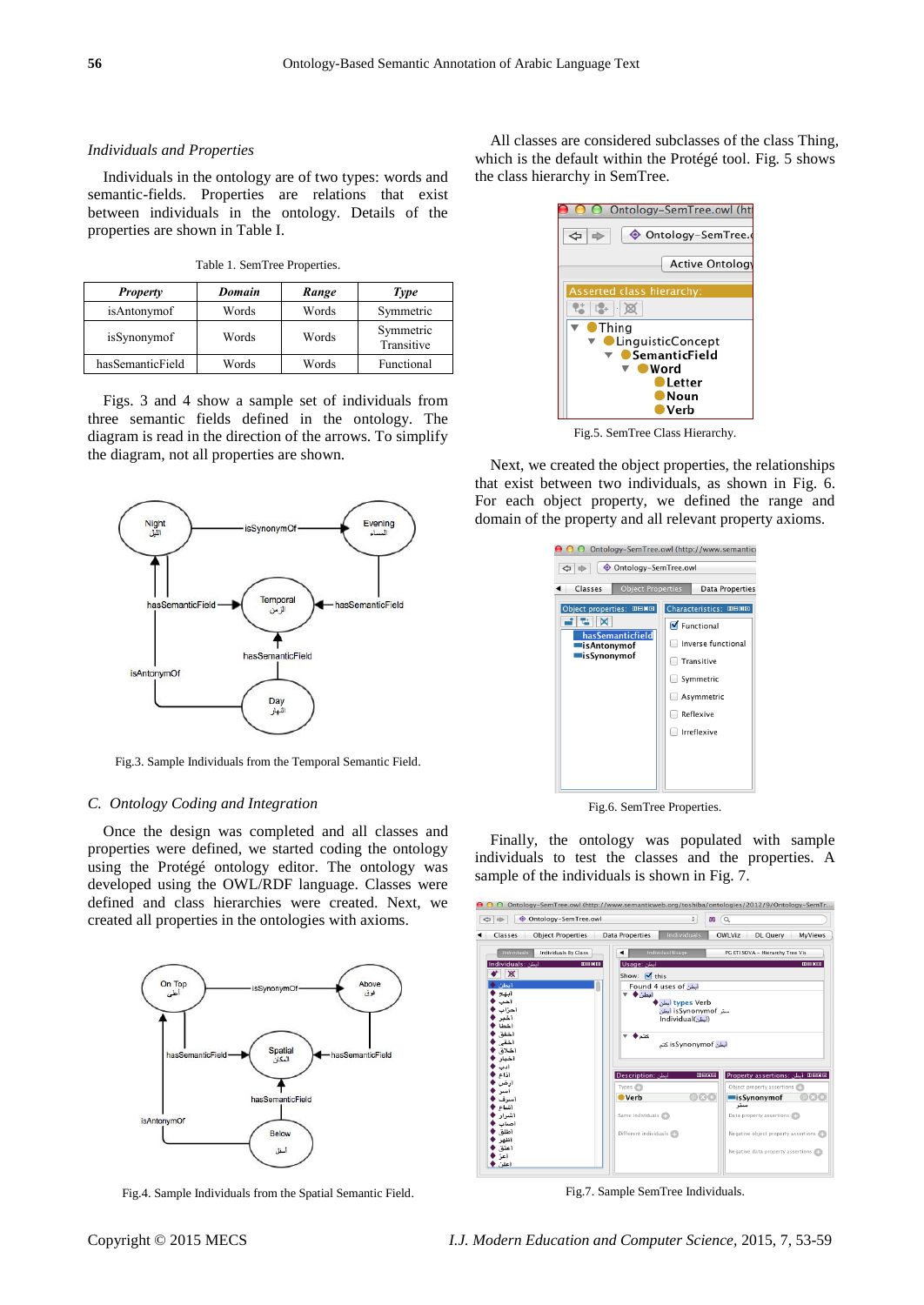#### IV. EVALUATION

Since the SemTree ontology is a task-oriented ontology and focuses on the practical use of the ontology for semantic annotations, our evaluation focuses on the usability and usefulness of the ontology in accomplishing the required task [25]. To evaluate the ontology, we designed a prototype system for automated lexical semantic annotations. The system was developed to support the process of ontology-based semantic annotation. It provided two major elements for semantic annotation: *entity identification* and *lexical relation extraction*.

For the entity identification element, the prototype system uses traditional shallow parsing to identify words in the text. This process includes word stemming and stop-word (low content, non-functional) removal.

For the relation extraction element, the system uses a set of manually predefined patterns for Arabic antonym and synonym relations and uses these patterns to identify new relations between words in the Arabic language text. Using regular expressions, the text is scanned for any matches. If a match is found, the lexical relation is extracted and the two words are annotated with the relevant relationship (isAntonymOf/isSynonymOf).

The user interface of the prototype system was designed to enable users to enter Arabic text freely or by uploading a file. Once the text is uploaded in the viewer window, the system enables the user to select which lexical relation to extract. The system then scans the text and annotates (highlights) all instances (words) that are a possible match for the chosen lexical relation.

The prototype system also enables the user to evaluate the accuracy of the lexical relations identified. If the relation extracted is correct, the new words are added to the SemTree ontology. The system creates individuals from the pair, creates the relationship, and adds the following to the SemTree ontology:

*<http://www.ksu.edu.sa/Ontology/SemTree#Cold> <http://www.ksu.edu.sa/Ontology/SemTree#isAntonymOf> <http://www.ksu.edu.sa/Ontology/SemTree#Hot>*.

This process is done for all correct lexical relations extracted.

The main user interface is in Arabic and is shown in Fig. 8. It is composed of three main windows, the *text entry/upload* window, *semantic relation selection* window, and *semantic relation display* window. The text entry/upload window enables the user to write text freely in the area or upload an available document. The semantic relation selection window enables the user to select the relation to extract from the given text. In the current implementation, the user may select an antonym relation, synonym relation, or both. The semantic relation display window allows the user to set preferences for viewing the results. These preferences are ‗as highlighted in text' or 'as a list of words with corresponding relations'.

|                                                           | 8 E                                                                                                                                                                                                                                                                                                                                                                                                                     |
|-----------------------------------------------------------|-------------------------------------------------------------------------------------------------------------------------------------------------------------------------------------------------------------------------------------------------------------------------------------------------------------------------------------------------------------------------------------------------------------------------|
| اختر الشكل الذي تربده للملافات المستخرجة<br>من النص:      | أضف النص المطلوب في الحقل :                                                                                                                                                                                                                                                                                                                                                                                             |
| التناصلان قصة<br><mark>ا</mark> المكل شهري                | ال <mark>شرك لكان</mark> الأدب حالا قالعة بالتفس تمتع صاحبها أن يقدم على شر، أو ي <i>نفرف الفورد القاطعة الغور العادر والغار والشور العالمية المرورة من نزوات العقل، والذين تورت العقل، والخطور العقل، والمعلمات العقل، والذين تورت العقل، و</i><br> لمحشياته من المضض و الارتماض ما ينغصه عليه و يكدر صفوه و هناءه.                                                                                                    |
| عرض الشكل                                                 | ألم أصبحناء و إذا الأدب صور و رسومه و حركات و إشارات و التفاتات، لا دعل لها في جوهر النفس، و لا علاقة لها بشعورها و وجدالها. فأحسن الناس عند الناس أدبا و أكرمهم خلقاء<br>_ إو أشرفهم مذهباء من يكذب على أن يكون كذبه سالفا مهذبا، و من يخلف الوعد على أن علائم عن إعلامه، و من يغض الناس جمعا بقلبه على أن يجهم جمعا بلسانه، و من يقترف<br>  ما شُاءِ من الجَرائمِ و الذُّنوبِ على أن يُحسن التخلص من كالجها و آثارها. |
|                                                           | ِ أفضل من هؤلاء جيعا عندهم أولتك الذين يرعوا في فن (( الآداب العالية )) أي فن الرياء و الناقل، والذلك التصورة الجامدة التي تواضع عليها (( جماعة الظرفاء )) في التحية و<br>  ألسلام. و اللقاه و الفراق؛ و الزيارة و الاستزارة، و المحالسة و المنادمة.                                                                                                                                                                    |
| لإطهار الشيجرة الدلالية اتقر على :<br>عرض الشهرة النلالية | الحملة بدون علاقة:                                                                                                                                                                                                                                                                                                                                                                                                      |
|                                                           | عرض العلاقة<br>اختر العلاقة الدلالية :                                                                                                                                                                                                                                                                                                                                                                                  |
|                                                           | لى ملاقة ترادف<br>$\text{Laws}$<br><mark>ا علاقه تنابل</mark>                                                                                                                                                                                                                                                                                                                                                           |
|                                                           |                                                                                                                                                                                                                                                                                                                                                                                                                         |

Fig.8. Lexical Semantic Relations Annotations Interface.

The user can also evaluate the semantic relations extracted by selecting the *evaluate relations* button. Fig. 9 shows the evaluation window. Here, all relations extracted from the text are displayed with two columns (correct and incorrect), and the user evaluates the accuracy of each item in the list.

The statistics collected from the evaluation assist in computing the accuracy of the lexical semantic relation extraction, and also ensure that the ontology establishes correct relations only.

| 同同<br>図                 |                           | <sup>40</sup> الشجرة الدلالية.تموذج التقييم |
|-------------------------|---------------------------|---------------------------------------------|
| خاطئ                    | صحيح                      | الكلمة و مرادفتها                           |
| $\boldsymbol{\nu}$      |                           | کنا تر ادف کان                              |
| $\boldsymbol{\nu}$      |                           | المضض ثرادف الأرثماض                        |
| $\overline{\mathbf{v}}$ |                           | علبه تر ادف بکدر                            |
|                         | V                         | صفوه ثرائف هناءه                            |
|                         | $\boldsymbol{\mathsf{v}}$ | صور ترادف رسوم                              |
| $\overline{\mathbf{v}}$ |                           | حر کات تر ادف سکنات                         |
|                         | V                         | إشارات ترادف الكنائات                       |
|                         | $\overline{\mathbf{v}}$   | يشعورها ترادف وجدانها                       |
| $\overline{\mathbf{v}}$ |                           | أدبا ترادف أكرمهم                           |
|                         | V                         | الجرائم ترادف الذنوب                        |
|                         | $\overline{\mathbf{v}}$   | نتائجها ترادف آتارها                        |
|                         | V                         | الرياء ترائف النفاق                         |
|                         | $\mathbf{v}$              | التحية ترادف السلام                         |
| $\overline{\mathbf{v}}$ |                           | اللقاء ترادف الغراق                         |
|                         | V                         | الزيارة ثرائف الإستزارة                     |
|                         | $\overline{\mathbf{v}}$   | المحالسة ترادف المنادمة                     |

Fig.9. Lexical Semantic Relation Evaluation.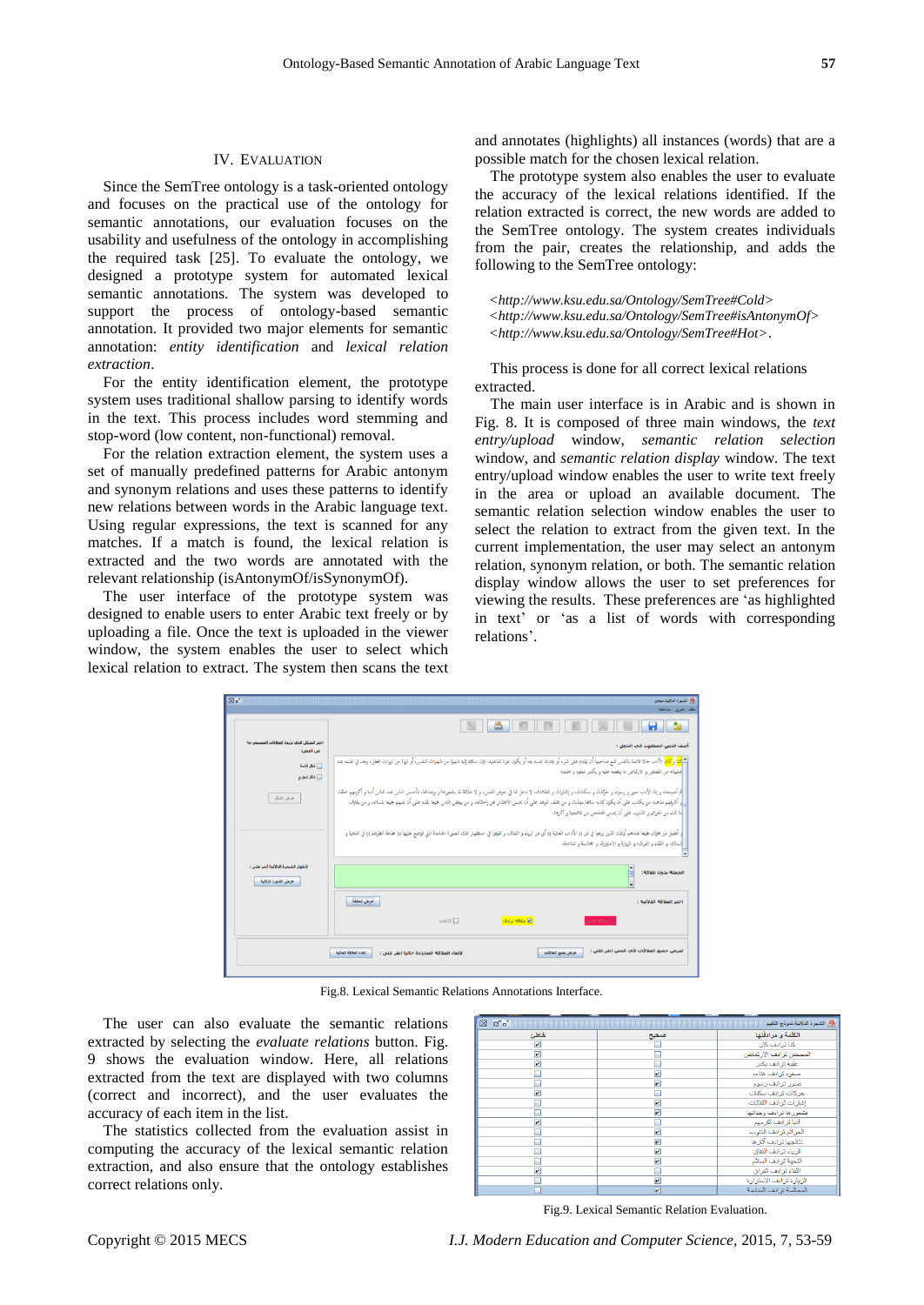The prototype system was tested by a number of users, and they were asked to provide feedback on their experience with the system. The users of the system did not face any problems while using the system, and the interface was self-explanatory and easy to use. However, the users provided several recommendations, which include (1) being able to see the ontology view in the editor with all classes as an expandable tree of relations and words, (2) enabling input of URLs, not just text files or free text in the text entry/upload window, and (3) viewing annotations in RDF/XML. Moreover, they highlighted the fact that the system was not able to extract and annotate all antonym and synonym relations in the text, and other semantic relations were extracted, such as hyponyms.

In addition, some of the relations annotated were incorrect; such information should be captured, and the system should be able to compute the accuracy of the annotation process.

From the evaluation, it is clear that accuracy statistics should be collected and measured. This will help in improving the system and increasing the accuracy of semantic annotations.

#### V. CONCLUSION AND FURTHER RESERACH

In this paper, we presented the design, development, and evaluation of the SemTree ontology, an ontology for lexical semantic relation annotations for Arabic text. The usefulness of the ontology was evaluated using a prototype system that serves as a platform for extracting relations and providing annotations. The results from the evaluation indicated that the ontology was useful for the purpose of lexical semantic annotations. The evaluation also provided several recommendations for a lexical semantic annotation task. Further work on SemTree involves extending the ontology with other lexical semantic relations and enhancing the interface with annotation information, relation extraction accuracy computation, and ontology views. Moreover, the ontology and the tool can be used to annotate Arabic texts, thus developing a corpus for Arabic text annotated with semantic relations and used for corpus-based Arabic linguistics studies.

#### **REFERENCES**

- [1] M. Nagarajan, "Semantic annotations in web services," in *Semantic Web Services, Processes and Applications*, Springer, 2006, pp. 35–61.
- [2] "World Internet Users Statistics and 2014 World Population Stats." [Online]. Available: http://www.internetworldstats.com/stats.htm. [Accessed: 05-Jan-2015].
- [3] S. Al-Bukhitan, T. Helmy, and M. Al-Mulhem, "Semantic Annotation Tool for Annotating Arabic Web Documents," *Procedia Comput. Sci.*, vol. 32, pp. 429–436, 2014.
- [4] V. Jain and M. Singh, "Ontology Based Information Retrieval in Semantic Web: A Survey," *Int. J. Inf. Technol. Comput. Sci.*, vol. 5, no. 10, pp. 62–69, Sep. 2013.
- [5] A. Dennai and S. M. Benslimane, "Semantic Indexing of Web Documents Based on Domain Ontology," *Int. J. Inf. Technol. Comput. Sci.*, vol. 7, no. 2, pp. 1–11, Jan. 2015.
- [6] S. Zaidi, M. Laskri, and K. Bechkoum, "A cross-language information retrieval based on an Arabic ontology in the legal domain," in *Proceedings of the International Conference on Signal-Image Technology and Internet-Based Systems (SITIS'05)*, 2005, pp. 86–91.
- [7] Hassina Aliane, Zaia Alimazighi, and Ahmed Cherif Mazari, "Al - Khalil : The Arabic Linguistic Ontology Project." in *Proceedings of the International Conference on Language Resources and Evaluation*, Valletta, Malta, 2010.
- [8] S. Farrar and D. T. Langendoen, "A linguistic ontology for the semantic web," *Glot Int.*, vol. 7, no. 3, pp. 97–100, 2003.
- [9] Belkridem and El Sebai, "An Ontology Based Formalism for the Arabic Language Using Verbs and Derivatives," *Commun. IBIMA*, vol. 11, no. 5, pp. 44–52, 2009.
- [10] F. Z. Belkredim and F. Meziane, "DEAR-ONTO: a derivational Arabic ontology based on verbs," *Int. J. Comput. Process. Lang.*, vol. 21, no. 03, pp. 279–291, 2008.
- [11] M. Jarrar, "Building A Formal Arabic Ontology," in *Invited Paper). In proceedings of the Experts Meeting on Arabic Ontologies and Semantic Networks. Alecso, Arab League. Tunis: April*, 2011, pp. 26–28.
- [12] A. Gangemi, N. Guarino, C. Masolo, and A. Oltramari, ―Sweetening WORDNET with DOLCE,‖ *AI Mag*, vol. 24, no. 3, pp. 13–24, 2003.
- [13] "SUMO Knowledge base Browser." [Online]. Available: http://sigma.ontologyportal.org:4010/sigma/Browse.jsp?k b=SUMO&lang=en. [Accessed: 26-Jan-2011].
- [14] N. I. Al-Rajebah, H. S. Al-Khalifa, and A. M. S. Al-Salman, "Exploiting Arabic Wikipedia for automatic ontology generation: A proposed approach," in 2011 *International Conference on Semantic Technology and Information Retrieval (STAIR)*, 2011, pp. 70–76.
- [15] K. Dukes, E. Atwell, and N. Habash, "Supervised collaboration for syntactic annotation of Quranic Arabic,' *Lang. Resour. Eval.*, vol. 47, no. 1, pp. 33–62, Nov. 2011.
- [16] H. Ishkewy, H. Harb, and H. Farhat, "Azhary: An Arabic Lexical Ontology," *Int. J. Web Semantic Technol.*, vol. 5, no. 4, pp. 71–82, Oct. 2014.
- [17] Ahmed Cherif Mazari, Hassina Aliane, and Zaia Alimazighi, "Automatic construction of ontology from Arabic texts," presented at the International Conference Web and Information Technology 2012, Algeria, 2012.
- [18] M. Alrahabi, A. H. Ibrahim, and J. -P. Desclés, "Semantic Annotation of Reported Information in Arabic," in *Proceedings of the Nineteenth International Florida Artificial Intelligence Research Society Conference, Melbourne Beach, Florida, USA, May 11-13, 2006*, 2006, pp. 263–268.
- [19] M. Beseiso, A. R. Ahmad, and R. Ismail, "An Arabic language framework for semantic web," in *Semantic Technology and Information Retrieval (STAIR), 2011 International Conference on*, 2011, pp. 7–11.
- [20] A. M. Al-Zoghby, A. S. E. Ahmed, and T. T. Hamza, "Arabic Semantic Web Applications – A Survey," *J. Emerg. Technol. Web Intell.*, vol. 5, no. 1, Feb. 2013.
- [21] M. Uschold and M. King, *Towards a methodology for building ontologies*. Citeseer, 1995.
- [22] A. Gomez-Perez, O. Corcho, and M. Fernandez-Lopez, *Ontological Engineering: with examples from the areas of Knowledge Management, e-Commerce and the Semantic Web. First Edition*. London ; New York: Springer, 2004.